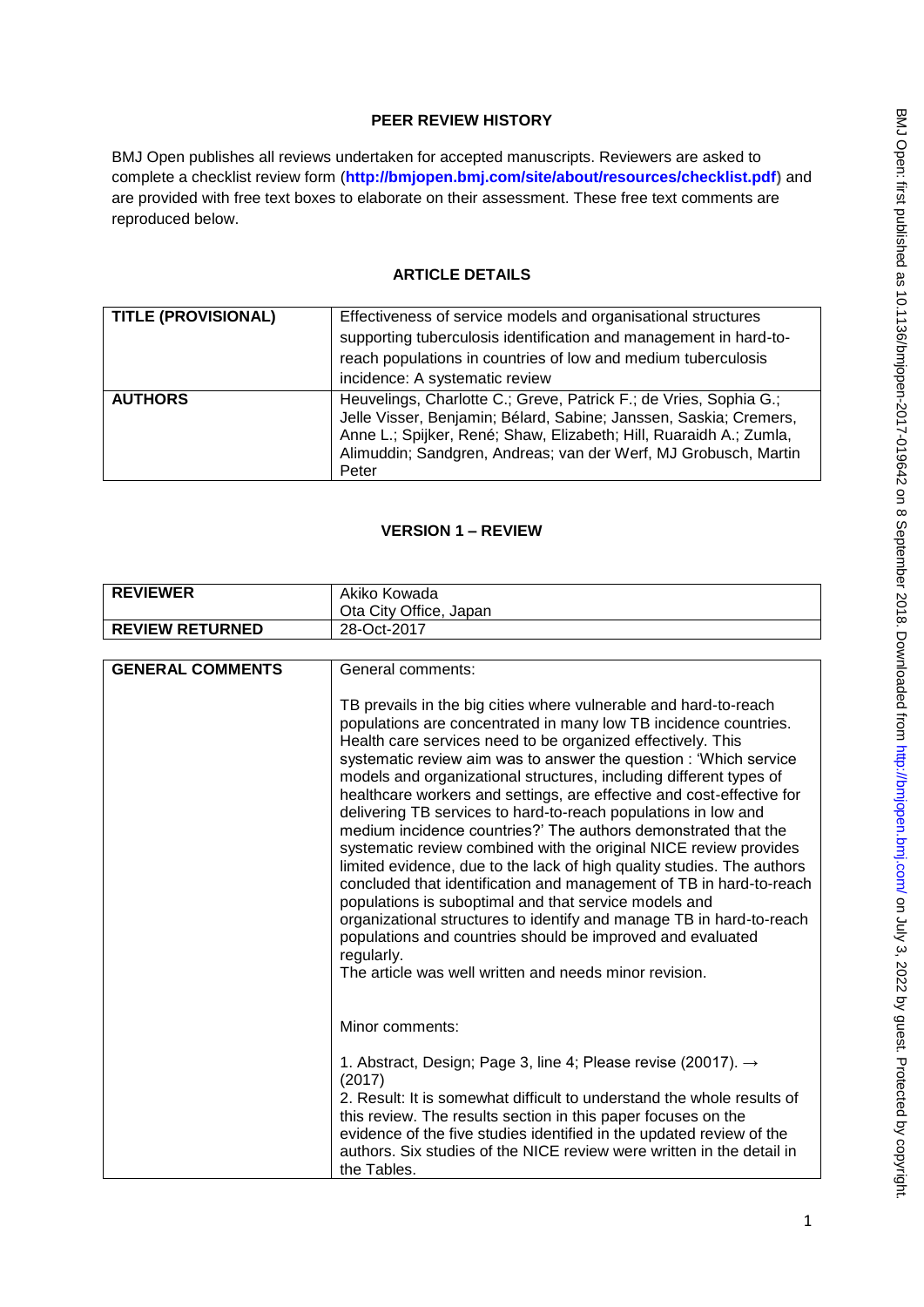| <b>REVIEWER</b>         | Anthony Byrne                                                                                                                                                                                                                                                                                                                                                                                                                                                                                                                                                                                                                                                                                                                                                                                                                                                                                                                                                                                                                                                                                                                                                                                                                                                                                                                                                                                                                                                                                                                                                                                                                                                                     |
|-------------------------|-----------------------------------------------------------------------------------------------------------------------------------------------------------------------------------------------------------------------------------------------------------------------------------------------------------------------------------------------------------------------------------------------------------------------------------------------------------------------------------------------------------------------------------------------------------------------------------------------------------------------------------------------------------------------------------------------------------------------------------------------------------------------------------------------------------------------------------------------------------------------------------------------------------------------------------------------------------------------------------------------------------------------------------------------------------------------------------------------------------------------------------------------------------------------------------------------------------------------------------------------------------------------------------------------------------------------------------------------------------------------------------------------------------------------------------------------------------------------------------------------------------------------------------------------------------------------------------------------------------------------------------------------------------------------------------|
|                         | University of Sydney, Australia                                                                                                                                                                                                                                                                                                                                                                                                                                                                                                                                                                                                                                                                                                                                                                                                                                                                                                                                                                                                                                                                                                                                                                                                                                                                                                                                                                                                                                                                                                                                                                                                                                                   |
| <b>REVIEW RETURNED</b>  | 23-Dec-2017                                                                                                                                                                                                                                                                                                                                                                                                                                                                                                                                                                                                                                                                                                                                                                                                                                                                                                                                                                                                                                                                                                                                                                                                                                                                                                                                                                                                                                                                                                                                                                                                                                                                       |
|                         |                                                                                                                                                                                                                                                                                                                                                                                                                                                                                                                                                                                                                                                                                                                                                                                                                                                                                                                                                                                                                                                                                                                                                                                                                                                                                                                                                                                                                                                                                                                                                                                                                                                                                   |
| <b>GENERAL COMMENTS</b> | This is a well planned systematic review on an important topic. The<br>search strategy seems extensive and potentially appropriate.<br>However, there are some questions that I had in reading the<br>manuscript which require clarification. The main problem is the<br>scope of the review seems to be too large and its objective is not<br>sufficiently defined, thus the inclusion criteria seems vague and the<br>conclusions unclear/non-informative.                                                                                                                                                                                                                                                                                                                                                                                                                                                                                                                                                                                                                                                                                                                                                                                                                                                                                                                                                                                                                                                                                                                                                                                                                      |
|                         | Major points<br>1. There are several previous reviews that have been performed on<br>this topic. These included the NICE review and several that were<br>excluded in their search strategy. What was different about the<br>author's review to that which was done previously (other than being<br>an update on NICE).<br>2. The inclusion criteria for articles is not clear. Other than the<br>participants, the type of studies or interventions and the outcome<br>measures seem very broad.<br>3. The primary and secondary outcome measures are not clearly<br>defined, at least in the way that they are presented in the article (I<br>note that PROSPERO is included but the article should include the<br>most important details to allow the reader a sufficient understanding<br>of what was done). By "effectiveness" do the authors mean "case<br>detection rates" or "treatment outcomes" or both? What are the<br>comparisons? I think this is the main problem with this review. The<br>types of interventions for improving case detection and those for<br>treatment completion are quite distinct and I think can not be<br>adequately covered in one review.<br>4. The PRISMA flow diagram of results should mention the reason/s<br>for exclusion of the 81 full text articles that were considered but not<br>included in the review.<br>5. Whilst the data is far too heterogenous for meta-analysis, the<br>results are too vague. I think this is a consequence of the<br>(excessively large) scope of the review and point 3.<br>6. The conclusion of the abstract is too long. Also a consequence of<br>the objective being unclear.<br>Minor points; |
|                         | Abstract design line 8 should read "2017" not "20017"<br>Abstract line 8 "extent" should read "extend"                                                                                                                                                                                                                                                                                                                                                                                                                                                                                                                                                                                                                                                                                                                                                                                                                                                                                                                                                                                                                                                                                                                                                                                                                                                                                                                                                                                                                                                                                                                                                                            |

| <b>REVIEWER</b>        | Monica Sane Schepisi<br>National Institute for Infectious Diseases, Rome, Italy |
|------------------------|---------------------------------------------------------------------------------|
| <b>REVIEW RETURNED</b> | 29-Jan-2018                                                                     |

| <b>GENERAL COMMENTS</b> | This review addresses the question: "which service models and<br>organisational structures are effective and cost effective for<br>delivering TB services to hard to reach populations in low-medium<br>incidence countries", in order to update the base for the guidance<br>document by the ECDC on controlling TB in hard to reach and<br>vulnerable populations. The methods are accurately reported, sound<br>and complete. The results are based on the evidence reported by 5<br>studies. |
|-------------------------|--------------------------------------------------------------------------------------------------------------------------------------------------------------------------------------------------------------------------------------------------------------------------------------------------------------------------------------------------------------------------------------------------------------------------------------------------------------------------------------------------|
|                         | As a minor revision I would suggest the following:                                                                                                                                                                                                                                                                                                                                                                                                                                               |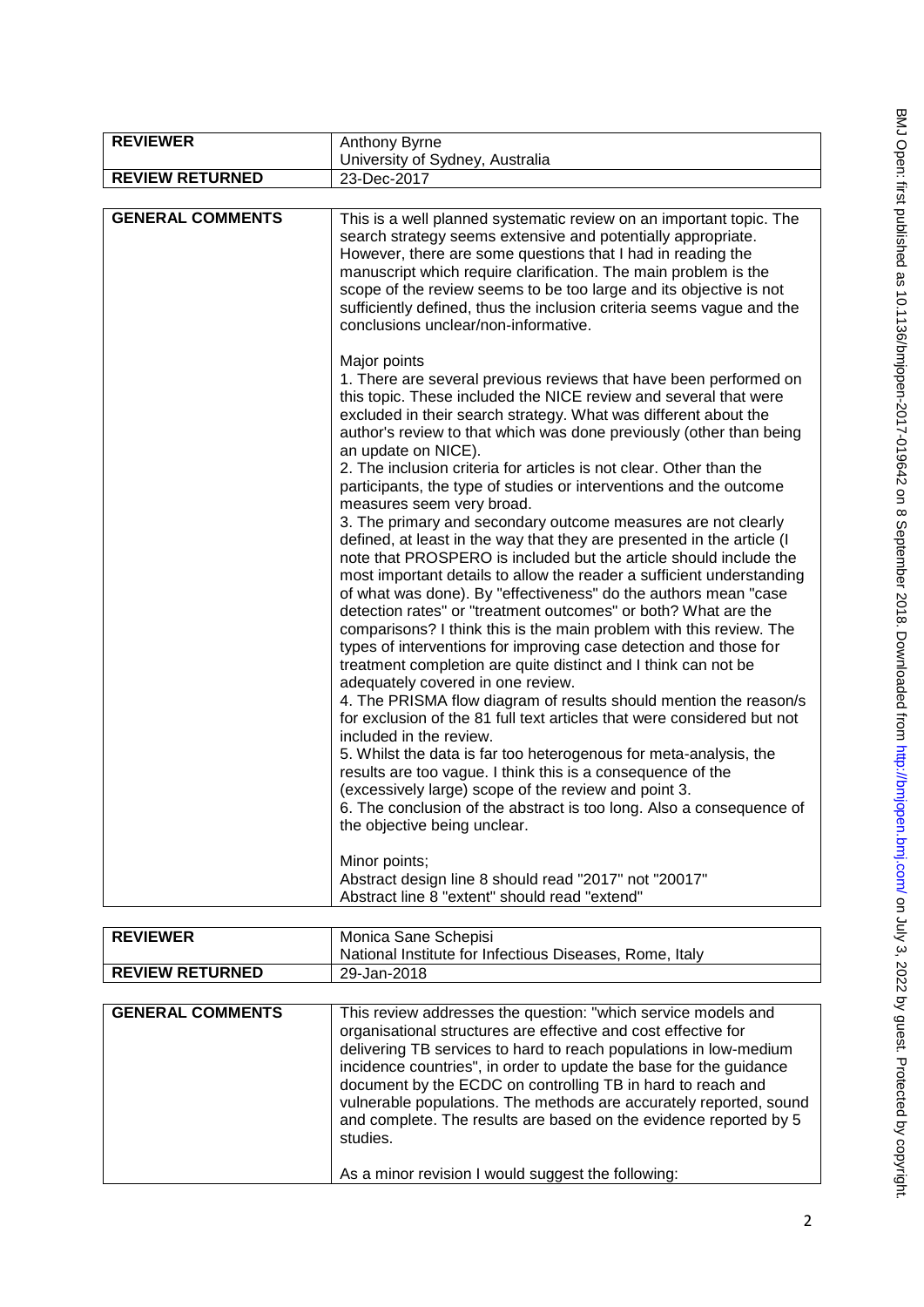| - contextualize the results of the topic addressed, including - but not<br>only as a acontinuation of the NICE review- the previous six studies<br>identified by the NICE review in the text: the NICE review is cited<br>several times, but in my opinion a general reader should be able to<br>read this review without knowing the NICE review<br>- report the results (of the 11 studies) by population (i.e. drug users -<br>migrants - homeless people - prisoners) or by type of intervention<br>(i.e. TB education - screening (pre or post) - treatment)<br>- please check if the following studies on drug users could be<br>included in your review: 1. "Rüütel K, Loit HM, Sepp T, Kliiman K,<br>McNutt LA, Uusküla A. Enhanced tuberculosis case detection<br>among substitution treatment patients: a randomized controlled trial.<br>BMC Research Notes 2011, 4:192" which reports results of a case<br>management intervention aimed at increasing TB screening and<br>entry among IDUs referred from a methadone drug treatment<br>programme; 2. "WHO Regional office Europe. Accessibility and<br>integration of HIV, TB and harm reduction services for people who<br>inject drugs in Portugal. A rapid assessment, April 2012." which<br>reports existing models of integrated TB and HIV care for PWID in<br>Porto, Portugal, and 3. "IMPACT Guide Manual on HIV and TB<br>Testing for DUs and migrants in low-threshold services. 2012",<br>which reports the results of a TB clinical screening among DUs and<br>migrants DUs attending low- threshold facilities (street units, drop-in<br>centres, needle exchange points, substitution treatment facilities) in<br>Rome, Turin, Bratislava and Prague.<br>- please check if the following study on migrants could be included in<br>your review: Schepisi MS, Gualano G, Piselli P, et al. Active<br>Tuberculosis Case Finding Interventions Among Immigrants,<br>Refugees and Asylum Seekers in Italy. Infectious Disease Reports.<br>2016;8(2):6594. doi:10.4081/idr.2016.6594. |
|-------------------------------------------------------------------------------------------------------------------------------------------------------------------------------------------------------------------------------------------------------------------------------------------------------------------------------------------------------------------------------------------------------------------------------------------------------------------------------------------------------------------------------------------------------------------------------------------------------------------------------------------------------------------------------------------------------------------------------------------------------------------------------------------------------------------------------------------------------------------------------------------------------------------------------------------------------------------------------------------------------------------------------------------------------------------------------------------------------------------------------------------------------------------------------------------------------------------------------------------------------------------------------------------------------------------------------------------------------------------------------------------------------------------------------------------------------------------------------------------------------------------------------------------------------------------------------------------------------------------------------------------------------------------------------------------------------------------------------------------------------------------------------------------------------------------------------------------------------------------------------------------------------------------------------------------------------------------------------------------------------------------------------------------------------------|
| - please chek if reference 12 (line 25 page 9) is correctly cited                                                                                                                                                                                                                                                                                                                                                                                                                                                                                                                                                                                                                                                                                                                                                                                                                                                                                                                                                                                                                                                                                                                                                                                                                                                                                                                                                                                                                                                                                                                                                                                                                                                                                                                                                                                                                                                                                                                                                                                           |

# **VERSION 1 – AUTHOR RESPONSE**

Editorial Request:

- Please thoroughly proofread the manuscript before submitting your revision e.g. abstract: "and extent " (=> and extend).

Reply: We have thoroughly read the manuscript again and checked for correct English grammar.

Reviewer: 1 Reviewer Name: Akiko Kowada Institution and Country: Ota City Office, Japan Competing Interests: None declared.

General comments:

TB prevails in the big cities where vulnerable and hard-to-reach populations are concentrated in many low TB incidence countries. Health care services need to be organized effectively. This systematic review aim was to answer the question: 'Which service models and organizational structures, including different types of healthcare workers and settings, are effective and cost-effective for delivering TB services to hard-to-reach populations in low and medium incidence countries?' The authors demonstrated that the systematic review combined with the original NICE review provides limited evidence, due to the lack of high quality studies. The authors concluded that identification and management of TB in hard-to-reach populations is suboptimal and that service models and organizational structures to identify and manage TB in hard-to-reach populations and countries should be improved and evaluated regularly.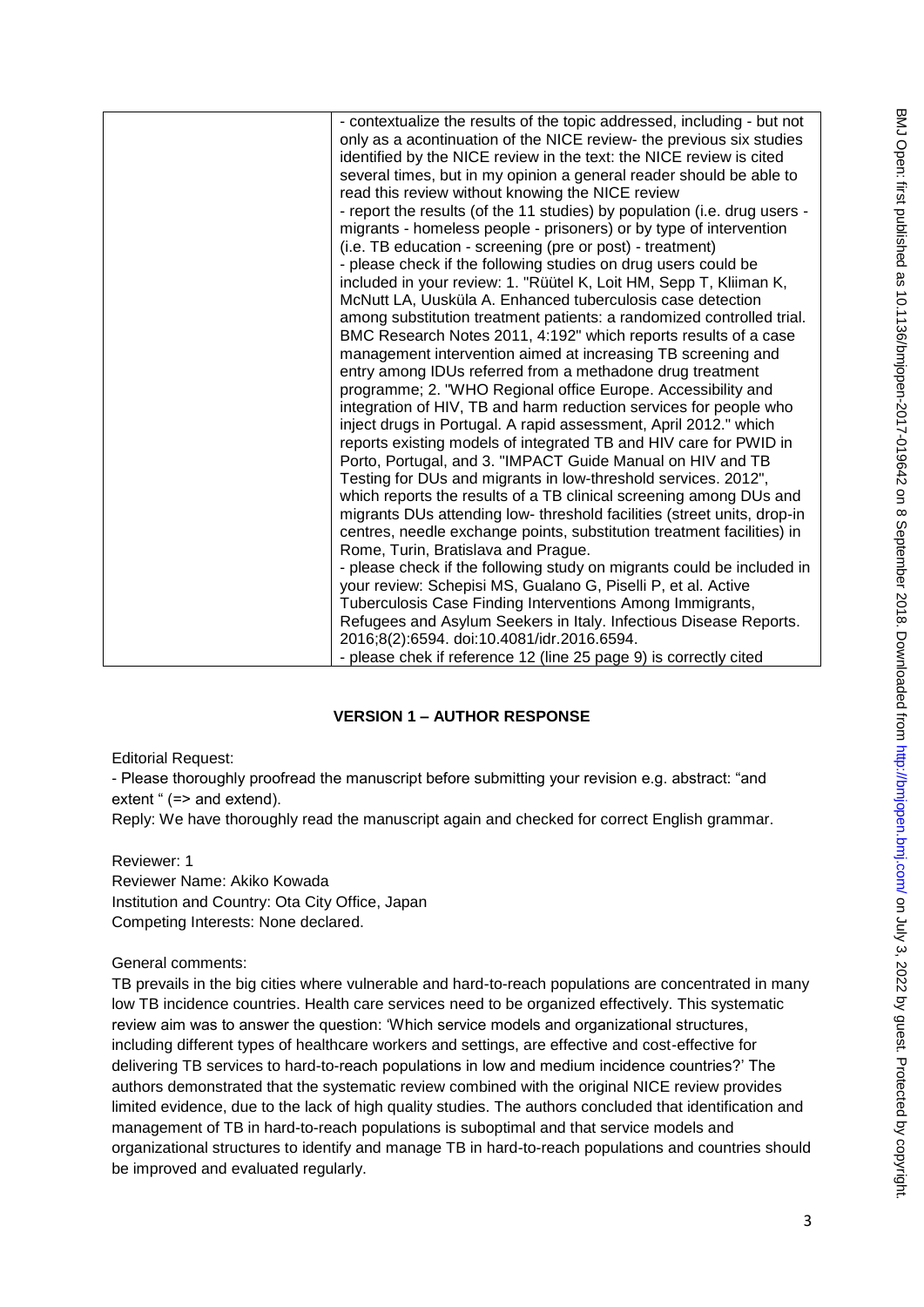The article was well written and needs minor revision.

Reply: Dear Akiko Kowada, thanks for reviewing our manuscript and for your comments, the replies to your comments can be found below.

Minor comments:

1.1 Abstract, Design; Page 3, line 4; Please revise (20017).  $\rightarrow$  (2017).

Reply: Thanks for noticing this, we changed this accordingly.

1.2 Result: It is somewhat difficult to understand the whole results of this review. The results section in this paper focuses on the evidence of the five studies identified in the updated review of the authors. Six studies of the NICE review were written in the detail in the Tables for information but are not further described nor interpreted.

Reply: Since we conducted an update on the NICE commissioned reviews, as we explain in the methods section, we felt that it would not be appropriate to include the results of others (NICE) in the results section. This is also the approach that was used for two other papers of our research group that were published in Lancet Infectious Diseases covering other aspects of prevention and control of tuberculosis in vulnerable and hard-to-reach populations.

Our suggestion is to leave the presentation of the data from the NICE review in the discussion section and the supplementary material as our approach is explained in the methods section, and the previous NICE review papers are properly referenced. Also, this ensures proper and open citation of the NICE review.

Reviewer: 2 Reviewer Name: Anthony Byrne Institution and Country: University of Sydney, Australia Competing Interests: None declared

This is a well planned systematic review on an important topic. The search strategy seems extensive and potentially appropriate. However, there are some questions that I had in reading the manuscript which require clarification. The main problem is the scope of the review seems to be too large and its objective is not sufficiently defined, thus the inclusion criteria seems vague and the conclusions unclear/non-informative.

Reply: Dear Antony Byrne, first of all thank for reviewing our manuscript and for your comments. You mentioned that the search strategy seems extensive, and we agree that we conducted a scope-wise very wide search. This manuscript is part of a review series that served as the evidence base for the ECDC guidance document on TB in hard-to-reach populations; supplementing the work commissioned by NICE previously. We used the same search as was used for the review, "Effectiveness of interventions for diagnosis and treatment of tuberculosis in hard-to-reach populations in countries of low and medium tuberculosis incidence: a systematic review" by Heuvelings et al. previously published in the Lancet Infectious Diseases. As this was an update of the reviews series previously commissioned by NICE, we used a very similar search strategy (the search was slightly extended as explained in the methods section) as was used in these reviews, for consistency.

Secondly, you mention that the scope of this review is too large and that the objective is not sufficiently defined. As mentioned in the manuscript this is a review with a scoping component,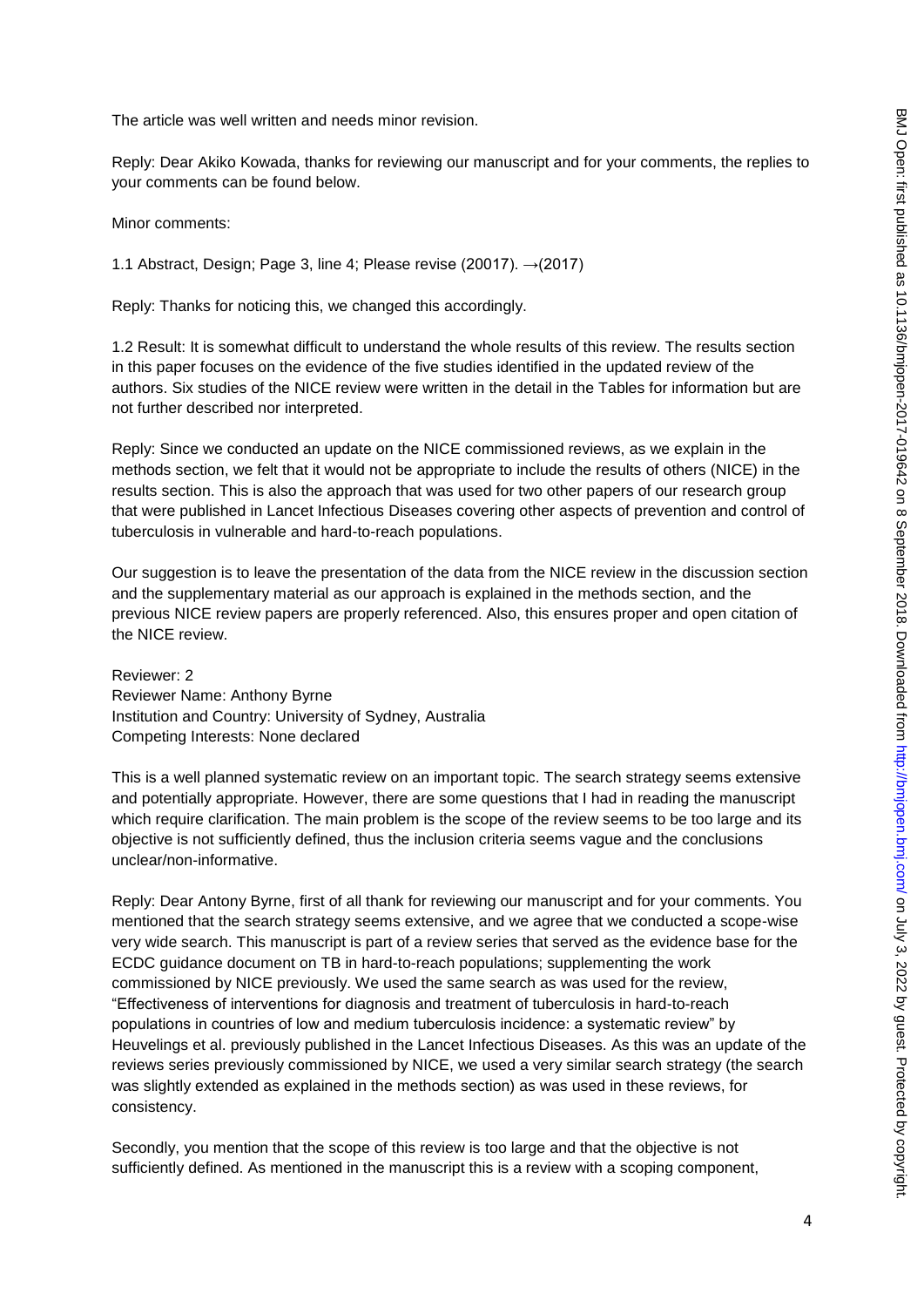evaluating the effectiveness of service models and organisational structures to improve identification and management of TB cases in hard-to-reach populations. We agree that the term service models and organisational structures are a bit vague but we did not want to miss any essential models or structures that could be effective in improving TB identification or management.

To clarify the scope a bit more in the manuscript, we added the following sentence to the methods section: "TB identification tools, TB diagnostics, incentives, social support, directly observed therapy and treatment of co-morbidities are discussed in another review.13 In this review we aim to identify the effectiveness of the type of health worker and setting, to identify and manage TB in hard to reach and vulnerable populations." (last paragraph page 4).

#### Major points

2.1 There are several previous reviews that have been performed on this topic. These included the NICE review and several that were excluded in their search strategy. What was different about the author's review to that which was done previously (other than being an update on NICE).

Reply: As we wanted to supplement the NICE review we used the same methodology, the only differences are that we added two extra hard-to-reach populations (people living with HIV and children within vulnerable and hard-to-reach populations), included more countries; all countries that are part of the EU/EEA, EU candidate countries and OECD countries and we excluded latent TB.

In our systematic search of the literature we have not come across reviews that cover the same topic as covered by our systematic review.

2.2 The inclusion criteria for articles is not clear. Other than the participants, the type of studies or interventions and the outcome measures seem very broad.

Reply: We did not want to miss any relevant studies; therefore, we reviewed all studies that discussed an intervention focussing on a service models and/or organisational structures. As these interventions might vary widely we did not want to restrict our search and inclusion to a certain pre-defined type of intervention as we wanted to evaluate which interventions are most effective/cost-effective. In the second paragraph of "Selection of studies and data management" we provide a few examples: "Predefined interventions were using more convenient locations (like specialised TB centres, shelters for homeless people or drug users, needle exchange/methadone programme locations, port of arrival, schools or mobile clinics) and peers or health care workers with the same ethnic or cultural background; however, other interventions could also be included if they supported TB identification or management in hard-to-reach populations."

Regarding the outcomes, the studies had to report on the (cost)effectiveness (first paragraph page 5: "Outcomes were defined as any measure of TB identification and management (for example, number of people screened, screening coverage, proportion receiving treatment and treatment completion rate)."

We agree with the reviewer that to assess effectiveness different outcome measures were evaluated. All outcome measures included in the review are directly or indirectly supporting TB prevention and control in hard-to-reach populations and were therefore included in our systematic review with a scoping component.

2.3 The primary and secondary outcome measures are not clearly defined, at least in the way that they are presented in the article (I note that PROSPERO is included but the article should include the most important details to allow the reader a sufficient understanding of what was done). By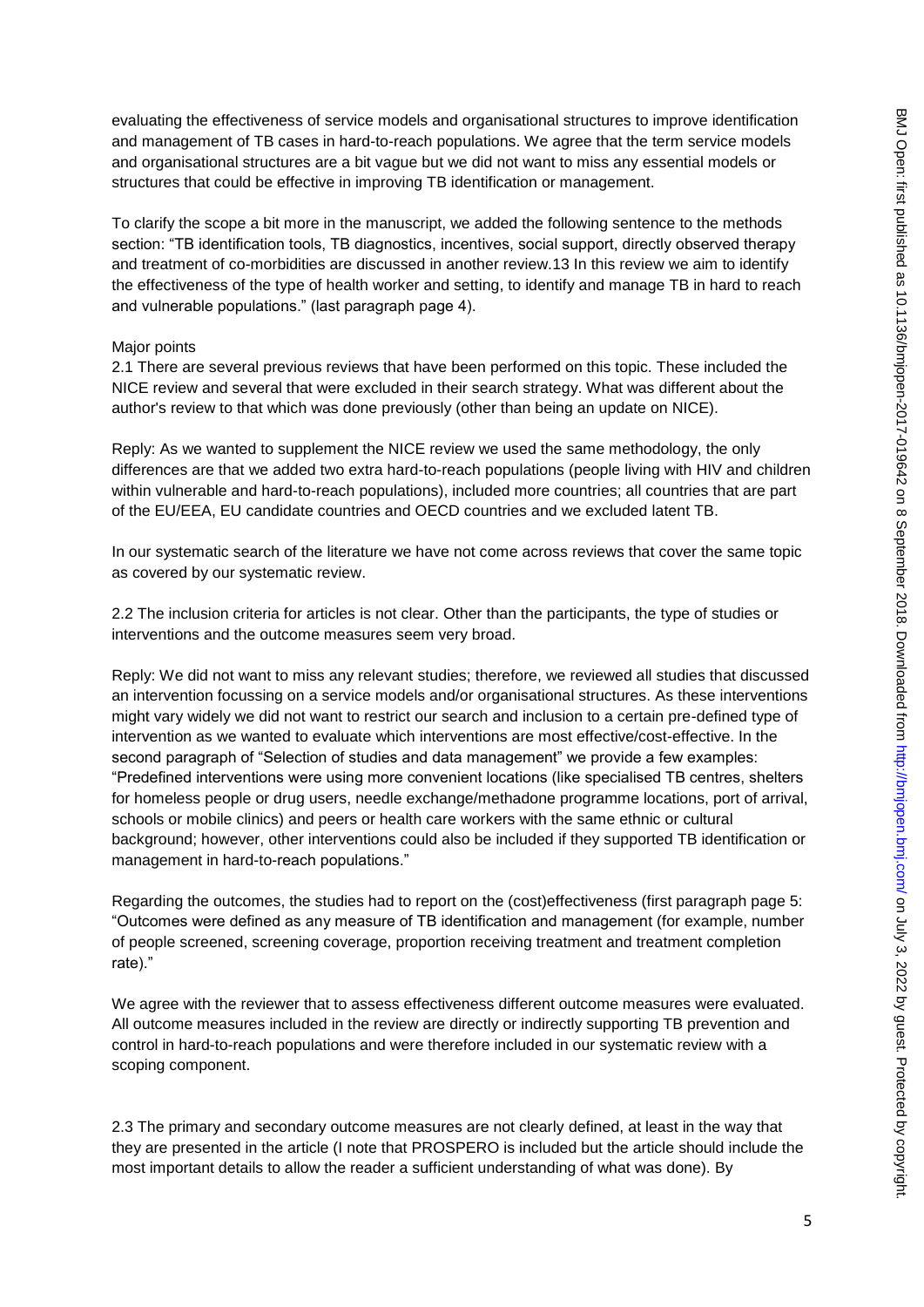"effectiveness" do the authors mean "case detection rates" or "treatment outcomes" or both? What are the comparisons? I think this is the main problem with this review. The types of interventions for improving case detection and those for treatment completion are quite distinct and I think cannot be adequately covered in one review.

Reply: Thank you for this comment. In the methods section we provide the outcomes of interest 'Outcomes were defined as any measure of TB identification and management (for example, number of people screened, screening coverage, proportion receiving treatment and treatment completion rate)'. We clarified the effectiveness definition by adding a line in the "Selection of studies and data management" part: "Effectiveness was defined as an improvement in any measure of TB identification and/or management."

Thanks for commenting on the comparator. We did not pre-define the comparator group, as we did not want to exclude studies beforehand but during the review process we redefined the comparator to a relevant comparator to the intervention, like usual care, no intervention, another intervention or historical comparison. We should have reported this in the first version of the manuscript. This can now be found in the last paragraph of page 4.

We do think that the review presented offers a comprehensive assessment of evidence across TB detection and TB management. We are not sure that separating the TB identification and TB management parts would make the review any more decisive.

2.4 The PRISMA flow diagram of results should mention the reason/s for exclusion of the 81 full text articles that were considered but not included in the review.

Reply: Thank you for this comment. We updated the flow diagram; 16 studies were included in the second review of this review series published in the Lancet ID, Heuvelings et al., the other 65 studies did not meet the inclusion criteria for this review. We could give a reason for every excluded study but that would be a lot to include in a flow diagram. We hope this is satisfactory.

Additionally, we added a line in the methods section under the Selection of studies and data management part that the same search was used for the review published in the Lancet Infectious Diseases (Heuvelings et al.): "The same search strategy as for the previous NICE review15 and the previous published review by Heuvelings et al.13 was used…" To clarify that some studies were discussed in the other review.

2.5 Whilst the data is far too heterogenous for meta-analysis, the results are too vague. I think this is a consequence of the (excessively large) scope of the review and point 3.

Reply: A meta-analysis would indeed not be possible as the interventions vary too much and only limited data is available per intervention. However, several studies showed improved screening uptake and treatment completion, what in our opinion is a pretty clear result. As we write in the conclusion section only a limited number of studies evaluated the same intervention with the same outcome measure and therefore no hard conclusion can be drawn.

2.6 The conclusion of the abstract is too long. Also a consequence of the objective being unclear.

Reply: We do agree that the conclusion might be a bit long but as the results are heterogeneous but informative we prefer to provide the main findings that could be obtained from the results in the conclusion.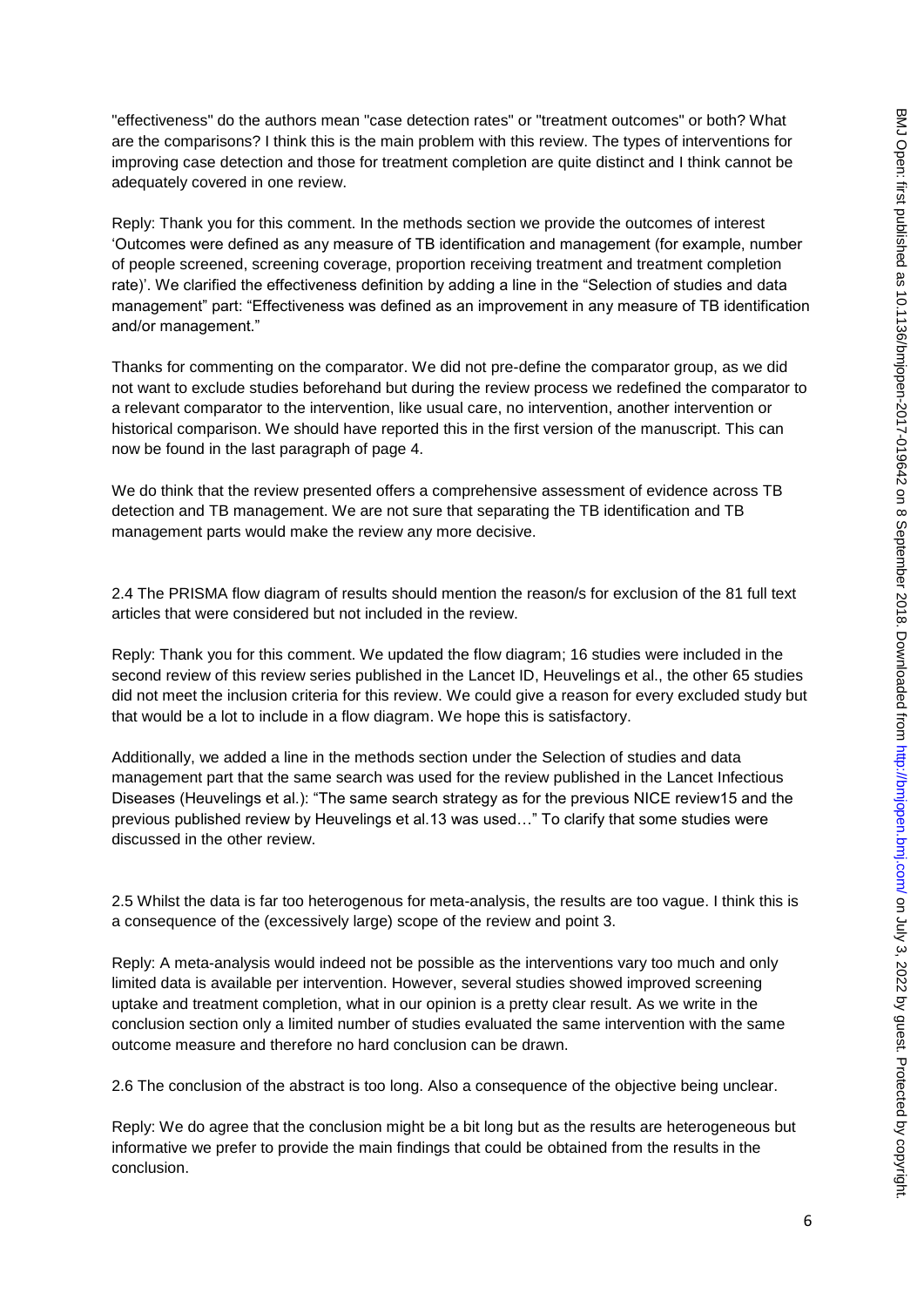Minor points; 2.7 Abstract design line 8 should read "2017" not "20017"

Reply: Thanks for noticing this, we changed this accordingly.

2.8 Abstract line 8 "extent" should read "extend"

Reply: Thanks for noticing this mistake, we changed this accordingly.

Reviewer: 3 Reviewer Name: Monica Sane Schepisi Institution and Country: National Institute for Infectious Diseases, Rome, Italy Competing Interests: None declared

This review addresses the question: "which service models and organisational structures are effective and cost effective for delivering TB services to hard to reach populations in low-medium incidence countries", in order to update the base for the guidance document by the ECDC on controlling TB in hard to reach and vulnerable populations. The methods are accurately reported, sound and complete. The results are based on the evidence reported by 5 studies.

As a minor revision I would suggest the following:

3.1 contextualize the results of the topic addressed, including - but not only as a continuation of the NICE review- the previous six studies identified by the NICE review in the text: the NICE review is cited several times, but in my opinion a general reader should be able to read this review without knowing the NICE review

Reply: Our systematic review is a supplement to the NICE review. Therefore we feel that it is not appropriate to repeat the findings of the NICE review in the results section, since these are not the results of our work. We do acknowledge that the reader should have easy access to the results of the NICE review. Therefore, we have chosen to provide the results of both our review and the NICE review in table 1 and 2 and in the supplementary material.

3.2 report the results (of the 11 studies) by population (i.e. drug users - migrants - homeless people prisoners) or by type of intervention (i.e. TB education - screening (pre or post) - treatment)

Reply: Thanks for this comment, we changed the order of table 2 by intervention.

3.3 please check if the following studies on drug users could be included in your review: 1. "Rüütel K, Loit HM, Sepp T, Kliiman K, McNutt LA, Uusküla A. Enhanced tuberculosis case detection among substitution treatment patients: a randomized controlled trial. BMC Research Notes 2011, 4:192" which reports results of a case management intervention aimed at increasing TB screening and entry among IDUs referred from a methadone drug treatment programme;

Reply: This study is included in the review published in the Lancet Infectious diseases (Heuvelings et al.), "Effectiveness of interventions for diagnosis and treatment of tuberculosis in hard-to-reach populations in countries of low and medium tuberculosis incidence: a systematic review".